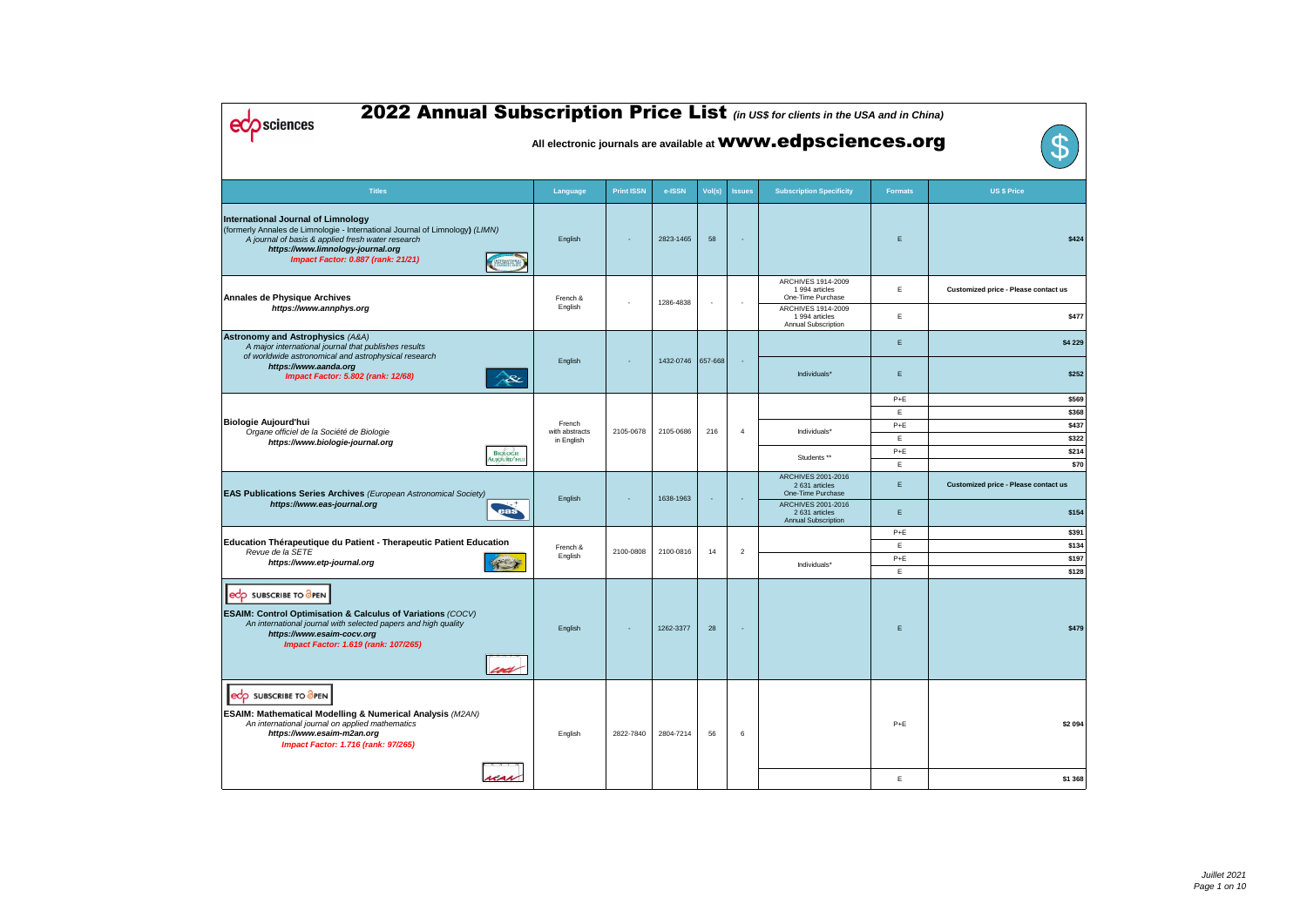| 2022 Annual Subscription Price List (in US\$ for clients in the USA and in China)<br>sciences                                                                                                                    |                               |          |                   |           |        |                | All electronic journals are available at <b>WWW.edpsciences.org</b> |                                          | ${\mathbb S}$      |
|------------------------------------------------------------------------------------------------------------------------------------------------------------------------------------------------------------------|-------------------------------|----------|-------------------|-----------|--------|----------------|---------------------------------------------------------------------|------------------------------------------|--------------------|
| <b>Titles</b>                                                                                                                                                                                                    |                               | Language | <b>Print ISSN</b> | e-ISSN    | Vol(s) | <b>Issues</b>  | <b>Subscription Specificity</b>                                     | <b>Formats</b>                           | <b>US \$ Price</b> |
| edp SUBSCRIBE TO OPEN<br><b>ESAIM: Probability &amp; Statistics (P&amp;S)</b><br>Original research papers in theoretical & practical aspects<br>https://www.esaim-ps.org<br>Impact factor: 0.745 (rank: 114/125) |                               | English  |                   | 1262-3318 | 26     |                |                                                                     | Е                                        |                    |
| European Physical Journal A (The) - EPJ A<br><b>Hadrons and Nuclei</b><br>https://epja.epj.org<br><b>Impact Factor: 3.043 (rank: 7/19)</b>                                                                       | $\mathbf{A}$                  | English  | 1434-6001         | 1434-601X | 58     | 12             |                                                                     | Distributed by Springer-Verlag           |                    |
| European Physical Journal - Applied Physics (The) - (EPJ AP)<br>A journal devoted to the promotion of the recent progresses<br>https://www.epjap.org<br>Impact Factor: 0.993 (rank: 143/160)                     | $\overline{A}$ $\overline{P}$ | English  |                   | 1286-0050 | 97     |                |                                                                     | E                                        |                    |
| European Physical Journal B (The) - (EPJ B)<br><b>Condensed Matter and Complex Systems</b><br>https://epjb.epj.org<br>Impact Factor: 1.500 (rank: 55/69)                                                         | 1 B                           | English  | 1434-6028         | 1434-6036 | 95     | 12             |                                                                     |                                          |                    |
| European Physical Journal D (The) - (EPJ D)<br>Atomic, Molecular, Optical and Plasma Physics<br>https://epjd.epj.org<br><b>Impact Factor: 1.425 (rank: 29/37)</b>                                                | $P\parallel D$                | English  | 1434-6060         | 1434-6079 | 76     | 12             |                                                                     |                                          |                    |
| European Physical Journal E (The) - (EPJ E)<br>Soft Matter and Biological Physics<br>http://epje.epj.org<br>Impact Factor: 1.890 (rank: 104/160)                                                                 | PJ E                          | English  | 1292-8941         | 1292-895X | 45     | 12             |                                                                     |                                          |                    |
| European Physical Journal H (The) - (EPJ H)<br><b>Historical Perspectives on Contemporary Physics</b><br>https://epjh.epj.org<br><b>Impact Factor: 0.828 (rank: 32/63)</b>                                       | "J H                          | English  | 2102-6459         | 2102-6467 | 47     | $\overline{4}$ |                                                                     | Distributed by Springer-Verlag           |                    |
| European Physical Journal Plus (The) - (EPJ Plus)<br>https://epjplus.epj.org<br><b>Impact Factor: 3.911 (rank: 20/85)</b>                                                                                        | <b>EPJ</b> Plus               | English  |                   | 2190-5444 | 137    | 12             |                                                                     |                                          |                    |
| European Physical Journal - Special Topics (The) - (EPJ ST)<br>A rapid and timely publication of topical issues<br>https://epjst.epj.org<br><b>Impact Factor: 2.707 (rank: 34/85)</b>                            | $\frac{1}{5}$                 | English  | 1951-6355         | 1951-6401 | 231    |                |                                                                     |                                          |                    |
| Europhysics News (EPN)<br>The magazine of the European physics community                                                                                                                                         |                               | English  | 0531-7479         | 1432-1092 | 53     | 5              |                                                                     | <b>Electronic version in Free Access</b> |                    |
| https://www.europhysicsnews.org                                                                                                                                                                                  |                               |          |                   |           |        |                |                                                                     | $P+E$                                    |                    |

| d in China)  |                           |              |
|--------------|---------------------------|--------------|
| s.org        |                           | $\mathbf{S}$ |
| <u>rmats</u> | <b>US \$ Price</b>        |              |
| E            |                           | \$290        |
|              | outed by Springer-Verlag  |              |
| Ε            |                           | \$2742       |
|              | outed by Springer-Verlag  |              |
|              | ic version in Free Access |              |
| P+E          |                           | \$188        |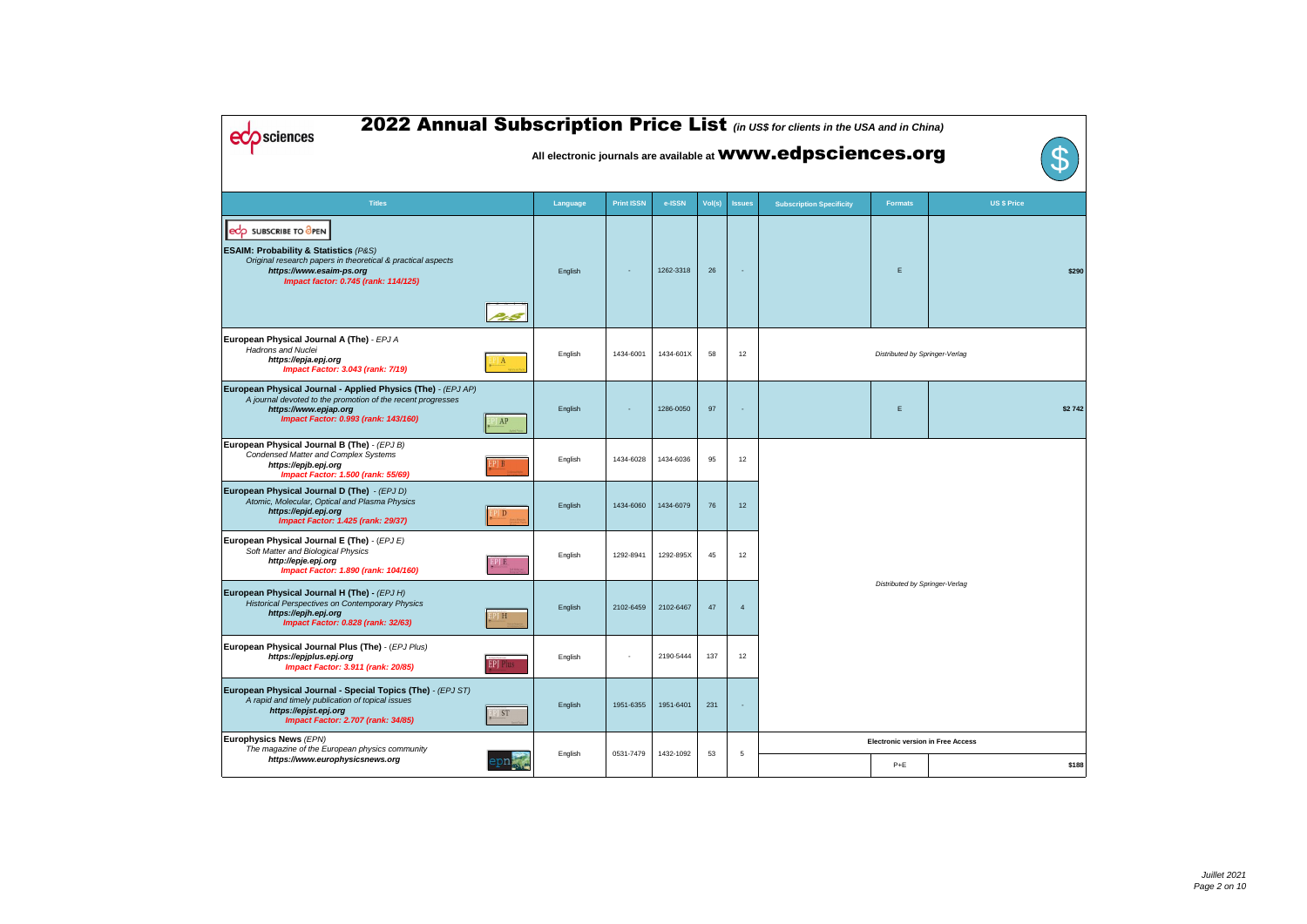| 2022 Annual Subscription Price List (in US\$ for clients in the USA and in China)<br><b>Sciences</b><br>All electronic journals are available at <b>WWW.edpsciences.org</b>                                                             |                                     |                   |                       |                          |               |                                                                     |                |                                      |  |  |  |
|-----------------------------------------------------------------------------------------------------------------------------------------------------------------------------------------------------------------------------------------|-------------------------------------|-------------------|-----------------------|--------------------------|---------------|---------------------------------------------------------------------|----------------|--------------------------------------|--|--|--|
| <b>Titles</b>                                                                                                                                                                                                                           | Language                            | <b>Print ISSN</b> | e-ISSN                | Vol(s)                   | <b>Issues</b> | <b>Subscription Specificity</b>                                     | <b>Formats</b> | <b>US \$ Price</b>                   |  |  |  |
| Journal de Chimie Physique et de Physico-Chimie Biologique Archives                                                                                                                                                                     | French & English                    |                   | 0021-7689             |                          |               | ARCHIVES 1903-1999<br>10 432 articles<br>One-Time Purchase          | E              | Customized price - Please contact us |  |  |  |
| https://jcp.edpsciences.org<br><b>THE WAS THE</b>                                                                                                                                                                                       |                                     |                   |                       |                          |               | ARCHIVES 1903-1999<br>10 432 articles<br><b>Annual Subscription</b> | Ε              | \$630                                |  |  |  |
|                                                                                                                                                                                                                                         |                                     |                   |                       |                          |               | One-Time Purchase                                                   | E              | Customized price - Please contact us |  |  |  |
| Journal de Physique Archives<br>130 years and 48.500 articles                                                                                                                                                                           | French &<br>English                 |                   |                       | $\overline{\phantom{a}}$ |               | <b>Annual Subscription</b>                                          | E              | \$1 307                              |  |  |  |
| https://www.journaldephysique.org                                                                                                                                                                                                       |                                     |                   |                       |                          |               | Individuals*                                                        | Ε              | \$128                                |  |  |  |
|                                                                                                                                                                                                                                         |                                     |                   |                       |                          |               | <b>ARCHIVES 1914-2013</b><br>8 225 articles<br>One-Time Purchase    | E              | Customized price - Please contact us |  |  |  |
| Matériaux & Techniques (M&T)<br>La revue des matériaux industriels, leurs techniques                                                                                                                                                    |                                     | 0032-6895         |                       |                          |               | <b>ARCHIVES 1914-2012</b><br><b>Annual Subscription</b>             | Ε              | \$236                                |  |  |  |
| de mise en œuvre et leur utilisation<br>https://www.mattech-journal.org                                                                                                                                                                 | French with abstracts<br>in English |                   | 1778-3771             | 110                      | 6             |                                                                     | $P+E$          | \$579                                |  |  |  |
|                                                                                                                                                                                                                                         |                                     |                   |                       |                          |               |                                                                     | E              | \$389                                |  |  |  |
|                                                                                                                                                                                                                                         |                                     |                   |                       |                          |               | Students**                                                          | $P+E$<br>E     | \$316<br>\$214                       |  |  |  |
| edp SUBSCRIBE TO OPEN<br>Mathematical Modelling of Natural Phenomena (MMNP)<br>Mathematical modelling in biology, chemistry, physics,<br>https://www.mmnp-journal.org<br><b>Impact Factor: 4.157 (rank: 13/108)</b><br>of Natural Pheno | English                             |                   | 1760-6101             | 17                       |               |                                                                     | E              | \$542                                |  |  |  |
|                                                                                                                                                                                                                                         |                                     |                   |                       |                          |               |                                                                     | $P+E$          | \$998                                |  |  |  |
|                                                                                                                                                                                                                                         |                                     |                   |                       |                          |               |                                                                     | E              | Contact us                           |  |  |  |
| Médecine Sciences (m/s)<br>Vecteur d'excellence scientifique en sciences biomédicales                                                                                                                                                   |                                     |                   |                       |                          |               | Individuals*                                                        | $P+E$<br>E     | \$448<br>\$203                       |  |  |  |
| https://www.medecinesciences.org                                                                                                                                                                                                        | French                              |                   | 0767-0974   1958-5381 | 38                       | 10            |                                                                     | $P+E$          | \$409                                |  |  |  |
| Impact Factor: 0.818 (rank: 133/140)                                                                                                                                                                                                    |                                     |                   |                       |                          |               | Teachers**                                                          | E              | \$162                                |  |  |  |
| m/s                                                                                                                                                                                                                                     |                                     |                   |                       |                          |               | Student**                                                           | $P+E$          | \$285                                |  |  |  |
|                                                                                                                                                                                                                                         |                                     |                   |                       |                          |               |                                                                     | E              | \$126                                |  |  |  |
| Metallurgical Research & Technology (formerly Revue de Métallurgie)                                                                                                                                                                     |                                     |                   |                       |                          |               | ARCHIVES 1904-2003<br>7815 articles<br>One-Time Purchase            | E              | Customized price - Please contact us |  |  |  |
| An International Journal for Steel & Other Metals                                                                                                                                                                                       | French &<br>English                 | 2271-3646         | 2271-3654             | 119                      | 6             | ARCHIVES 1904-2012<br><b>Annual Subscription</b>                    | E              | \$526                                |  |  |  |
| https://www.metallurgical-research.org<br><b>Impact Factor: 1.035 (rank: 61/80)</b>                                                                                                                                                     |                                     |                   |                       |                          |               |                                                                     | $P+E$          | \$1 011                              |  |  |  |
| = REVUE de<br>MÉTALLURGIE                                                                                                                                                                                                               |                                     |                   |                       |                          |               |                                                                     | Е              | \$661                                |  |  |  |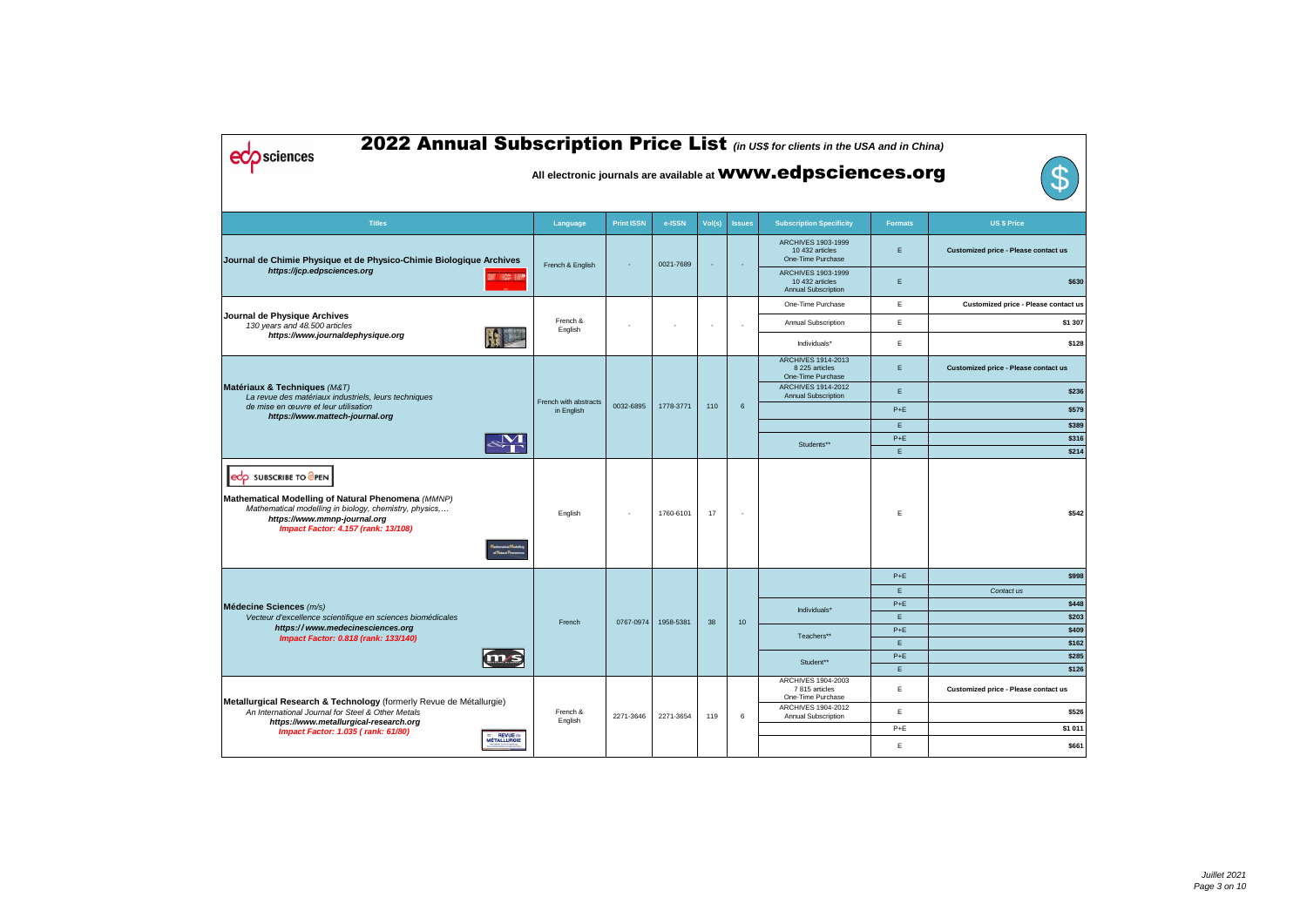| 2022 Annual Subscription Price List (in US\$ for clients in the USA and in China)<br><b>Sciences</b><br>All electronic journals are available at <b>WWW.edpsciences.org</b>         |                       |                                                     |                   |           |         |                |                                 |                |                    |  |  |
|-------------------------------------------------------------------------------------------------------------------------------------------------------------------------------------|-----------------------|-----------------------------------------------------|-------------------|-----------|---------|----------------|---------------------------------|----------------|--------------------|--|--|
| <b>Titles</b>                                                                                                                                                                       |                       | Language                                            | <b>Print ISSN</b> | e-ISSN    | Vol(s)  | <b>Issues</b>  | <b>Subscription Specificity</b> | <b>Formats</b> | <b>US \$ Price</b> |  |  |
| Movement & Sport Sciences - Science & Motricité<br>Revue de l'ACAPS<br>https://www.mov-sport-sciences.org                                                                           |                       | French                                              |                   | 2118-5743 | 115-118 | $\overline{4}$ |                                 | E              | \$181              |  |  |
|                                                                                                                                                                                     |                       |                                                     |                   |           |         |                | Student**                       | E              | \$116              |  |  |
| Pédagogie Médicale<br>Revue internationale francophone d'éducation médicale                                                                                                         |                       | French with<br>abstracts                            |                   |           |         |                | Individuals*                    | $P+E$<br>E     | \$271<br>\$183     |  |  |
| https://www.pedagogie-medicale.org                                                                                                                                                  | SIFEM                 | in English &<br>French                              | 1625-6484         | 1627-4784 | 23      | $\overline{4}$ | Institutional Subscription      | $P+E$          | \$652              |  |  |
|                                                                                                                                                                                     |                       |                                                     |                   |           |         |                |                                 | E              | \$414              |  |  |
|                                                                                                                                                                                     |                       |                                                     |                   |           |         |                |                                 | $P+E$          | \$334              |  |  |
| <b>Perspectives Psy</b>                                                                                                                                                             |                       | French with                                         |                   | 2118-4038 | 61      |                |                                 | E              | \$283              |  |  |
| La référence de la communauté psychiatrique<br>https://www.perspectives-psy.org                                                                                                     |                       | abstracts<br>in English &<br>French                 | 0031-6032         |           |         | $\overline{4}$ | Student/Teacher**               | $P+E$          | \$243              |  |  |
|                                                                                                                                                                                     | <b>PERSPECTIVES</b>   |                                                     |                   |           |         |                | Student/Teacher**               | E              | \$207              |  |  |
|                                                                                                                                                                                     |                       |                                                     |                   |           |         |                |                                 | $P+E$          | \$182              |  |  |
| Photoniques<br>La revue des solutions optiques                                                                                                                                      |                       |                                                     |                   |           |         |                |                                 | E              | \$155              |  |  |
| https://www.photoniques.com<br>No price increase in 2022 !                                                                                                                          |                       | French                                              | 1629-4475         | 2269-8418 | 112-117 | 6              | Student**                       | $P+E$          | \$140              |  |  |
|                                                                                                                                                                                     | Motoniques            |                                                     |                   |           |         |                | Student**                       | E              | \$117              |  |  |
|                                                                                                                                                                                     |                       |                                                     |                   |           |         |                | For one year                    | $P+E$          | \$165              |  |  |
| <b>Psychologie Clinique</b>                                                                                                                                                         |                       | French with                                         |                   |           |         |                | For Two years                   | $P+E$          | \$213              |  |  |
| Actualité de la recherche en psychologie                                                                                                                                            |                       | abstracts<br>in English &                           | 1145-1882         | 2118-4224 | 53-54   | $\overline{2}$ | For one year                    | E.             | \$141              |  |  |
| https://www.psycho-clinique.org                                                                                                                                                     |                       | French                                              |                   |           |         |                | For Two years                   | E.             | \$181              |  |  |
|                                                                                                                                                                                     | psychologie clinique  |                                                     |                   |           |         |                | Student** (for one year)        | $P+E$          | \$107              |  |  |
|                                                                                                                                                                                     |                       |                                                     |                   |           |         |                | Student** (for one year)        | E.             | \$91               |  |  |
| Radioprotection<br>Radioprotection for 40 years<br>https://www.radioprotection.org<br>Impact Factor: 1.015 (rank: 258/274)                                                          | <b>IDIOPROTECTION</b> | English &<br>French with<br>abstracts<br>in English | 0033-8451         | 1769-700X | 57      | $\overline{4}$ |                                 | $P+E$<br>E     | \$688<br>\$491     |  |  |
| edp SUBSCRIBE TO OPEN<br>RAIRO - Operations Research (RO)<br>Exploring high level pure and applied aspects<br>https://www.rairo-ro.org<br><b>Impact Factor: 1.393 (rank: 67/84)</b> | RO.                   | English                                             |                   | 2804-7303 | 56      | $6\phantom{1}$ |                                 | E.             | \$646              |  |  |

| d in China)  |                    |              |
|--------------|--------------------|--------------|
| s.org        |                    | $\mathbf{S}$ |
| <u>rmats</u> | <b>US \$ Price</b> |              |
| Ε            |                    | \$181        |
| Ε            |                    | \$116        |
| P+E          |                    | \$271        |
| E            |                    | \$183        |
| $P+E$        |                    | \$652        |
| E            |                    | \$414        |
| $P+E$        |                    | \$334        |
| E            |                    | \$283        |
| $P + E$      |                    | \$243        |
| Ε            |                    | \$207        |
| P+E          |                    | \$182        |
| Ε            |                    | \$155        |
| P+E          |                    | \$140        |
| Ε            |                    | \$117        |
| $P+E$        |                    | \$165        |
| $P + E$      |                    | \$213        |
| -E           |                    | \$141        |
| -E           |                    | \$181        |
| $P+E$        |                    | \$107        |
| E            |                    | \$91         |
| P+E          |                    | \$688        |
| E            |                    | \$491        |
| E            |                    | \$646        |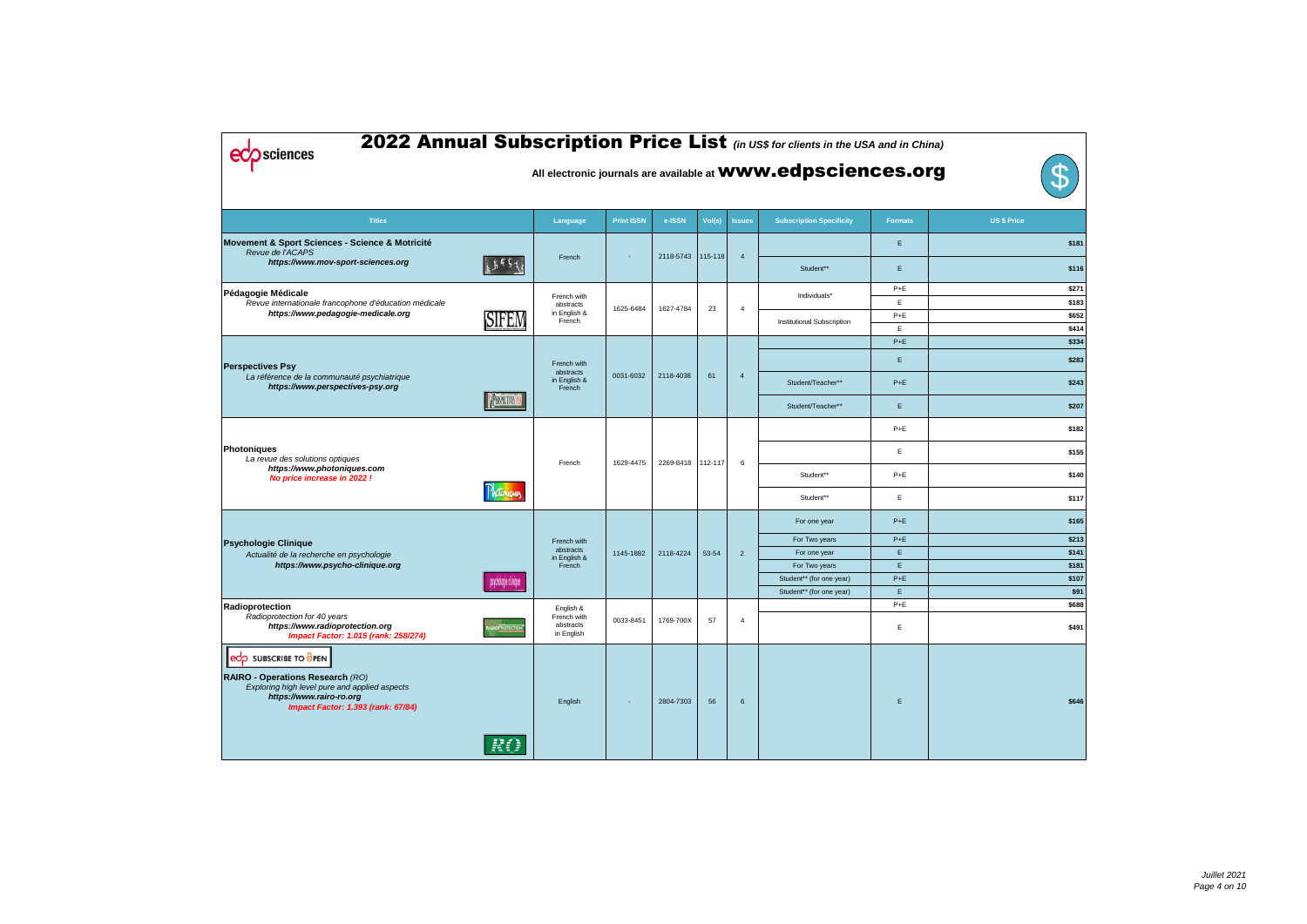| in China)          |                                |       |
|--------------------|--------------------------------|-------|
| s.org              |                                | S     |
| mats               | US \$ Price                    |       |
| E                  |                                | \$585 |
| <b>Free Access</b> | Société Française de Physique  |       |
| +E                 |                                | \$299 |
| E                  |                                | \$192 |
|                    |                                |       |
|                    |                                |       |
|                    | :: subscribers@edpsciences.org |       |
|                    |                                |       |
|                    |                                |       |
| en access.         | the contents of a journal      |       |

| <b>2022 Annual Subscription Price List</b> (in US\$ for clients in the USA and in China)<br>sciences<br>All electronic journals are available at <b>WWW.edpsciences.org</b>                                                                                                                                                                                                                                                                                                                                                                                                                |          |                   |           |           |               |                                 |                    |                                              |       |  |  |
|--------------------------------------------------------------------------------------------------------------------------------------------------------------------------------------------------------------------------------------------------------------------------------------------------------------------------------------------------------------------------------------------------------------------------------------------------------------------------------------------------------------------------------------------------------------------------------------------|----------|-------------------|-----------|-----------|---------------|---------------------------------|--------------------|----------------------------------------------|-------|--|--|
| <b>Titles</b>                                                                                                                                                                                                                                                                                                                                                                                                                                                                                                                                                                              | Language | <b>Print ISSN</b> | e-ISSN    | Vol(s)    | <b>Issues</b> | <b>Subscription Specificity</b> | <b>Formats</b>     | <b>US \$ Price</b>                           |       |  |  |
| eco SUBSCRIBE TO OPEN<br>RAIRO - Theoretical Informatics and Applications (ITA)<br>Exploring theoretical computer science<br>https://www.rairo-ita.org<br>Impact Factor: 0.435 (rank: 106/110)<br>(65)                                                                                                                                                                                                                                                                                                                                                                                     | English  |                   | 2804-7346 | 56        |               |                                 | E                  |                                              | \$585 |  |  |
| Reflets de la Physique<br>Outil de communication privilégié de la SFP<br>⋝Ē<br>https://www.refletsdelaphysique.fr                                                                                                                                                                                                                                                                                                                                                                                                                                                                          | French   | 1953-793X         | 2102-6777 | $72 - 75$ | 5             |                                 | <b>Free Access</b> | Distributed by Société Française de Physique |       |  |  |
| Revue Française de Géotechnique (RFG)<br>https://www.geotechnique-journal.org<br><b>The Secretary</b>                                                                                                                                                                                                                                                                                                                                                                                                                                                                                      | French   | 0181-0529         | 2493-8653 |           | 170-173       |                                 | $P+E$              |                                              | \$299 |  |  |
| $P+E =$ Print and Electronic Single site only ; $E =$ Electronic only Single site only ; $P =$ Print only<br>Prices for most journals which are published in both printed and electronic versions or printed version only include shipping charges.<br>* Please note that individuals subscription rates are available to those members of institutes who can prove that their institute has already a full-price<br>** Please note that students subscription rates are available on required presentation of attendance attestation at school or university, institutional subscription. |          |                   |           |           |               |                                 | E                  |                                              | \$192 |  |  |
| Prices listed above are for 1 site only and less than 10 000 FTE                                                                                                                                                                                                                                                                                                                                                                                                                                                                                                                           |          |                   |           |           |               |                                 |                    |                                              |       |  |  |
| A special bank account has been opened for payments in US Dollars exclusively for US and China clients. Only bank transfers are accepted, no cheque please. For any further information, please contact us at: subscribers@edp                                                                                                                                                                                                                                                                                                                                                             |          |                   |           |           |               |                                 |                    |                                              |       |  |  |
| Various options available: for any multi-sites and consortia quote, full collection package, license request, please contact: subscribers@edpsciences.org                                                                                                                                                                                                                                                                                                                                                                                                                                  |          |                   |           |           |               |                                 |                    |                                              |       |  |  |
| Price List in Euros (€) available for clients: see "Librarian/Institutional Information section" at https://www.edpsciences.org                                                                                                                                                                                                                                                                                                                                                                                                                                                            |          |                   |           |           |               |                                 |                    |                                              |       |  |  |
| Detailed information on access policy, registration, license agreement, etc., are available at https://www.edpsciences.org<br>Please do not forget to provide us with your annual license and IP addresses.                                                                                                                                                                                                                                                                                                                                                                                |          |                   |           |           |               |                                 |                    |                                              |       |  |  |
| S2O - Subscribe to Open is one of the transformative models that aim to move subscription journals to Open Access (OA). S2O does this by maintaining the existing customer and subscriber relationships that know and value th<br>with little effort and no additional costs. These Institutions are asked to subscribe as usual, and as long as EDP Sciences receive the expected subscription income, then the current volume will be made available to all in                                                                                                                           |          |                   |           |           |               |                                 |                    |                                              |       |  |  |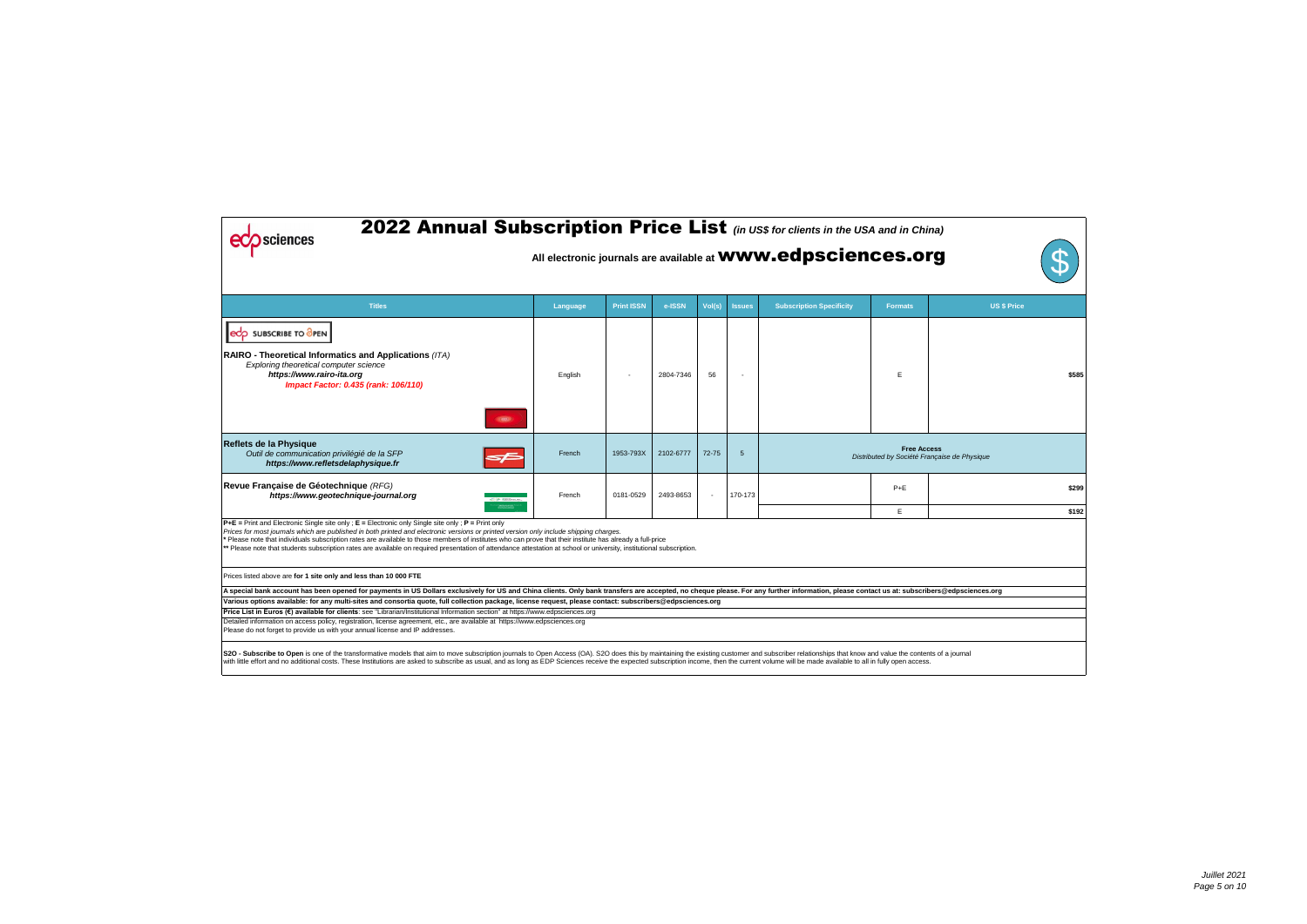| 2022 Annual Subscription Price List (in US\$ for clients in the USA and in China)<br><b>Sciences</b><br>All electronic journals are available at <b>WWW.edpsciences.org</b><br>$\mathcal{P}% _{M_{1},M_{2}}^{\alpha,\beta}(\theta)$       |                              |                     |                          |           |                          |                          |                                 |                    |                    |  |  |
|-------------------------------------------------------------------------------------------------------------------------------------------------------------------------------------------------------------------------------------------|------------------------------|---------------------|--------------------------|-----------|--------------------------|--------------------------|---------------------------------|--------------------|--------------------|--|--|
| <b>Titles</b>                                                                                                                                                                                                                             |                              | Language            | <b>Print ISSN</b>        | e-ISSN    | Vol(s)                   | <b>Issues</b>            | <b>Subscription Specificity</b> | <b>Formats</b>     | <b>US \$ Price</b> |  |  |
| <b>OPEN ACCESS JOURNALS</b>                                                                                                                                                                                                               |                              |                     |                          |           |                          |                          |                                 |                    |                    |  |  |
| 4Open<br>A multidisciplinary Open Access journal<br>https://www.4open-sciences.org                                                                                                                                                        | 4 Open                       | English             |                          | 2557-0250 |                          | $\overline{\phantom{a}}$ |                                 | <b>Open Access</b> | eco open           |  |  |
| <b>Acta Acustica</b> (formerly Acta Acustica united with Acustica)<br>The journal of the European Acoustics Association<br>https://acta-acustica.edpsciences.org                                                                          |                              | English             |                          | 2681-4617 | 6                        |                          |                                 | <b>Open Access</b> | oper               |  |  |
| <b>Aquatic Living Resources (ALR)</b><br>Fisheries sciences, aquaculture, aquatic biology & ecology<br>https://www.alr-journal.org<br><b>Impact Factor: 1.885 (rank: 29/55)</b>                                                           | ALR                          | English             |                          | 1765-2952 | 35                       |                          |                                 | <b>Open Access</b> | eco open           |  |  |
| Bio Web of Conferences (Bio WoC)<br>Open-access proceedings in Biology<br>https://www.bio-conferences.org                                                                                                                                 | <b>BIO</b> Web of Conference | English             | $\overline{\phantom{a}}$ | 2117-4458 |                          | $\overline{\phantom{a}}$ |                                 | <b>Open Access</b> | eco open           |  |  |
| <b>Cahiers Agricultures (CAGRI)</b><br>Mainly French language scientific journal on world farming<br>systems, how they are changing and their role in society<br>https://www.cahiersagricultures.fr<br>Impact Factor: 1.053 (rank: 65/91) |                              | English &<br>French |                          | 1777-5949 | 31                       | $\overline{\phantom{a}}$ |                                 | <b>Open Access</b> | eco open           |  |  |
| Climatologie<br>The journal is funded by the International Association of Climatology<br>https://climatology.edpsciences.org/                                                                                                             | imatolo.<br>-82              | French              |                          | 2413-5380 | 19                       |                          |                                 | <b>Open Access</b> | ecoppen            |  |  |
| E3S Web of Conferences (E3S WoC)<br>Open-access proceedings in Environment, Energy<br>and Earth Sciences<br>https://www.e3s-conferences.org                                                                                               |                              | English             |                          | 2267-1242 | $\overline{\phantom{a}}$ | $\blacksquare$           |                                 | <b>Open Access</b> | <b>edo</b> open    |  |  |
| Earth Sciences Bulletin (BSGF) formerly Bulletin de la Société Géologique de<br>France<br>https://www.bsgf.fr<br>Impact Factor: 1.879 (rank: 142/199)                                                                                     | <b>BSGF</b>                  | English             |                          | 1777-5817 | 193                      |                          |                                 | <b>Open Access</b> | eco open           |  |  |
| <b>Emergent Scientist</b><br>The first open access student-oriented scientific journal<br>https://emergent-scientist.edp-open.org                                                                                                         | Emergent                     | English             |                          | 2556-8779 | $\sim$                   | $\sim$                   |                                 | <b>Open Access</b> | ecoopen            |  |  |
| <b>ESAIM: Proceedings and Surveys (ProcS)</b><br>Proceedings in all area of applied mathematics<br>https://www.esaim-proc.org                                                                                                             | $3$ $A$ $I$<br>ra            | English &<br>French |                          | 2267-3059 |                          |                          |                                 | <b>Open Access</b> | eco open           |  |  |
| European Physical Journal - Applied Metamaterials (The) - (EPJ AM)<br>An open access platform for multidisciplinary reasearchers<br>to exchange information on metamaterials<br>https://epjam.edp-open.org                                | EPJ Applied                  | English             |                          | 2272-2394 |                          |                          |                                 | <b>Open Access</b> | $ec$ popen         |  |  |

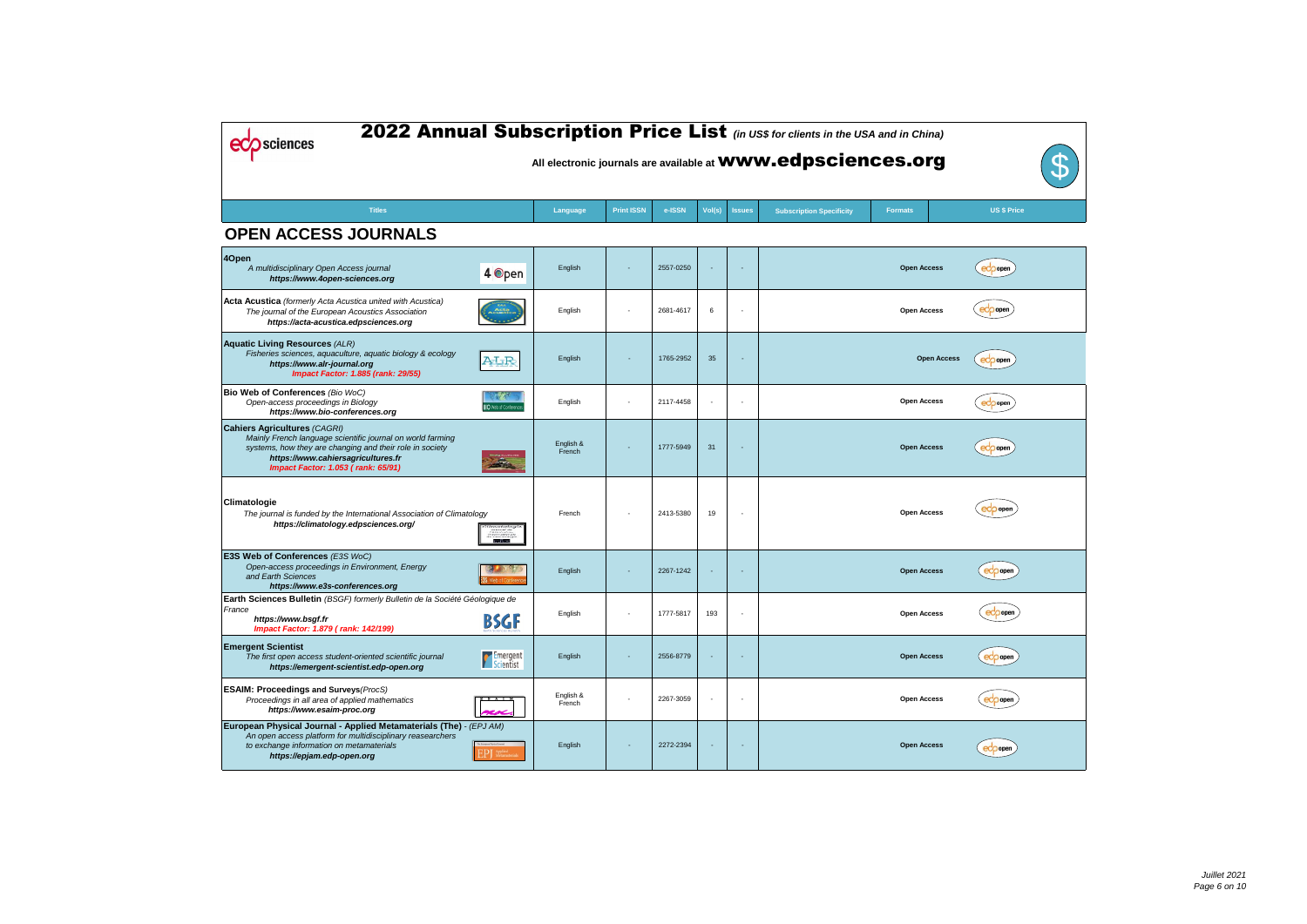| 2022 Annual Subscription Price List (in US\$ for clients in the USA and in China)<br>sciences<br>All electronic journals are available at <b>WWW.edpsciences.org</b><br>${\bf U}$ |                                                 |                                        |                   |           |                          |                          |                                 |                                                       |                    |           |  |
|-----------------------------------------------------------------------------------------------------------------------------------------------------------------------------------|-------------------------------------------------|----------------------------------------|-------------------|-----------|--------------------------|--------------------------|---------------------------------|-------------------------------------------------------|--------------------|-----------|--|
| <b>Titles</b>                                                                                                                                                                     |                                                 | Language                               | <b>Print ISSN</b> | e-ISSN    | Vol(s)                   | <b>Issues</b>            | <b>Subscription Specificity</b> | <b>Formats</b>                                        | <b>US \$ Price</b> |           |  |
| European Physical Journal C (The) - (EPJ C)<br><b>Particles and Fields</b><br>https://epjc.epj.org<br><b>Impact Factor: 4.590 (rank: 28/29)</b>                                   |                                                 | English                                |                   | 1434-6052 |                          |                          |                                 | <b>Open Access</b>                                    | $ecp$ open         |           |  |
| European Physical Journal DS (The) - (EPJ DS)<br>Data Science<br>https://epjds.epj.org<br>Impact Factor: 3.184 (rank: 26/108)                                                     | EPJ Science                                     | English                                |                   | 2193-1127 |                          |                          |                                 | <b>Open Access</b>                                    | ecoopen            |           |  |
| European Physical Journal N (The) - (EPJ N)<br><b>Nuclear Sciences &amp; Technologies</b><br>https://www.epj-n.org                                                                | PJ N<br>lear Sciences & Techno                  | English                                |                   | 2491-9292 |                          | $\overline{\phantom{a}}$ |                                 | <b>Open Access</b>                                    | eco open           |           |  |
| European Physical Journal Photovoltaics (The) - (EPJ PV)<br>An Open Access Journal in Photovoltaics<br>https://www.epj-pv.org                                                     | <b>EP</b> PHOTOVOLTAICS                         | English                                |                   | 2105-0716 |                          |                          |                                 | <b>Open Access</b>                                    | $ec$ popen         |           |  |
| European Physical Journal - QT (The) - (EPJ QT)<br>Quantum Technology<br>https://epjqt.epj.org<br>Impact Factor: 4.455 (rank: 15/99)                                              | The European Physical Jacques<br>EPJ Technology | English                                |                   | 2196-0763 |                          |                          |                                 | <b>Open Access</b>                                    | eco open           |           |  |
| European Physical Journal - TI (The) - (EPJ TI)<br>Techniques and Instrumentation<br>https://epjti.epj.org                                                                        | EPJ                                             | English                                |                   | 2195-7045 |                          |                          |                                 | <b>Open Access</b>                                    | eco open           |           |  |
| European Physical Journal Web of Conferences (The) - (EPJ WoC)<br>Open-access proceedings in physics & related sciences<br>https://www.epj-conferences.org                        | <b>Neb of Conferences</b>                       | English                                |                   | 2100-014X | $\overline{\phantom{a}}$ |                          |                                 | <b>Open Access</b>                                    | eco open           |           |  |
| Hydroécologie Appliquée (HA)<br>Impact de l'action de l'homme sur le milieu aquatique<br>https://www.hydroecologie.org                                                            |                                                 | French with<br>abstracts<br>in English |                   | 1958-556X |                          |                          |                                 | <b>Open Access</b>                                    | ecopen             |           |  |
| <b>Integrative Oncology &amp; Rehabilitation</b><br>Oncology rehabilitation including psychology and nutrition<br>https://ior.edpsciences.org/                                    | <b>IOR</b> Integrative Oncology                 |                                        |                   | Pending   |                          |                          |                                 | <b>Open Access</b>                                    | ecopen             |           |  |
| <b>Integratrive Respiratory Medicine</b><br>Researches and progress in diagnostic methods on respiratory diseases<br>https://irm.edpsciences.org/                                 | Integrative<br>Respiratory<br>Medicine          |                                        |                   | 2740-4277 |                          |                          |                                 | <b>Open Access</b>                                    | ecoppen            |           |  |
| International Journal for Simulation and Multidisciplinary Design<br><b>Optimization</b> (IJSMDO)<br>Experimental and theoretical investigations<br>https://www.ijsmdo.org        |                                                 | English                                |                   | 1779-6288 | 13                       |                          |                                 | Published in partnership with NPU & ASMDO Association |                    | $ec$ pope |  |

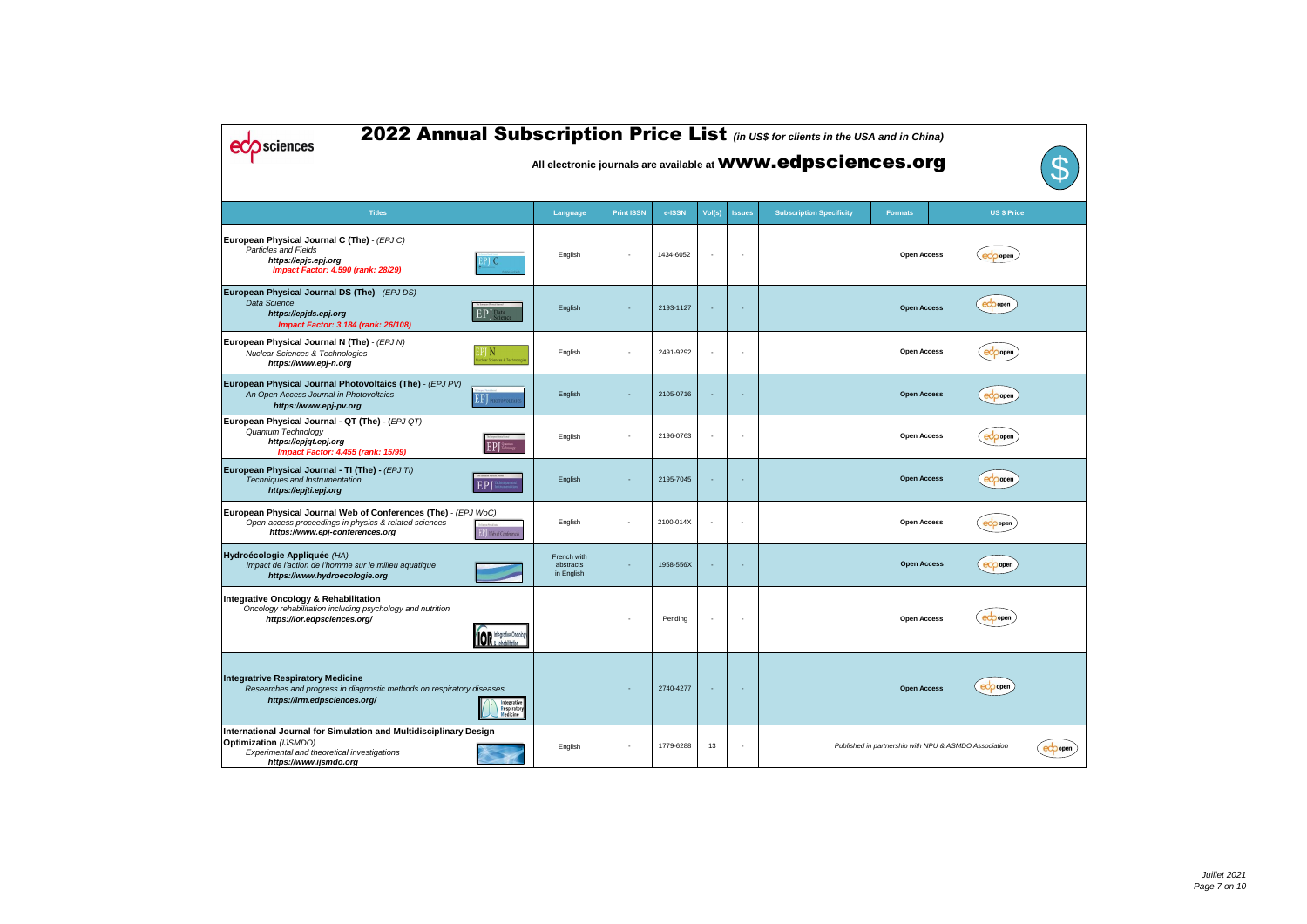| 2022 Annual Subscription Price List (in US\$ for clients in the USA and in China)<br>sciences<br>All electronic journals are available at <b>WWW.edpsciences.org</b>                                                                                                                                                                                    |                                        |                   |           |                          |                |                                 |                    |                    |  |  |  |  |
|---------------------------------------------------------------------------------------------------------------------------------------------------------------------------------------------------------------------------------------------------------------------------------------------------------------------------------------------------------|----------------------------------------|-------------------|-----------|--------------------------|----------------|---------------------------------|--------------------|--------------------|--|--|--|--|
| <b>Titles</b>                                                                                                                                                                                                                                                                                                                                           | Language                               | <b>Print ISSN</b> | e-ISSN    | Vol(s)                   | <b>Issues</b>  | <b>Subscription Specificity</b> | <b>Formats</b>     | <b>US \$ Price</b> |  |  |  |  |
| International Journal of Metrology and Quality Engineering (IJMQE)<br>Applied metrology and quality tools<br>terrational Journal of Metrolog<br>https://www.metrology-journal.org<br><b>End Quality Engineering</b>                                                                                                                                     | English                                |                   | 2107-6847 | 13                       |                |                                 |                    | eco open           |  |  |  |  |
| <b>ITM Web of Conferences (ITM WoC)</b><br>Open-access proceedings in InformaTics & Mathematics<br>https://www.itm-conferences.org<br>TM Web of Conference                                                                                                                                                                                              | English                                |                   | 2271-2097 |                          |                |                                 | <b>Open Access</b> | eco open           |  |  |  |  |
| $J3eA$ ( <i>J3eA</i> )<br>Journal sur l'enseignement des sciences et technologies<br>de l'information et des systèmes<br>3eA<br>https://www.j3ea.org                                                                                                                                                                                                    | French                                 |                   | 1638-5705 | 21                       |                |                                 | <b>Open Access</b> | ecoopen            |  |  |  |  |
| Journal of Northwestern Polytechnical University-Xibei Gongye Daxue<br>Xuebao<br>It mainly publishes research results in aviation, aerospace,<br>marine science and engineering technology<br>三学 报<br>https://www.jnwpu.org                                                                                                                             | English                                | 1000-2758         | 2609-7125 | $\overline{\phantom{a}}$ |                |                                 | <b>Open Access</b> | <b>eCO</b> open    |  |  |  |  |
| Journal of Oral Medicine & Oral Surgery (JOMOS)<br>Une publication de la Société Française de Chirurgie Orale<br>https://www.jomos.org<br><b>JOMOS</b>                                                                                                                                                                                                  | French with<br>abstracts<br>in English |                   | 2608-1326 | 28                       |                |                                 | <b>Open Access</b> | ecoopen            |  |  |  |  |
| Journal of Space Weather and Space Climate (JSWSC)<br>A link between all the communities in space weather<br>and space climate<br>nal of Space Weather<br>https://www.swsc-journal.org<br>and Space Climate<br><b>Impact Factor: 3.584 (rank: 27/68)</b>                                                                                                | English                                |                   | 2115-7251 | 12                       |                |                                 | <b>Open Access</b> | eco open           |  |  |  |  |
| Journal of the European Optical Society - Rapid Publications (JEOS:RP)<br>It presents emerging technologies and outlining strategic goals<br>in optics and photonics.<br>https://jeos.edpsciences.org                                                                                                                                                   | English                                |                   | 1990-2573 | 18                       | $\overline{4}$ |                                 | <b>Open Access</b> | eco open           |  |  |  |  |
| Journal of Viticulture & Enology - Ciencia e Tecnica Vitivinicola (CTV)<br>A scientific journal with original papers, technical notes<br>& bibliographical revisions of the different areas of the science<br>CIÈNCIA E TÉCNICA VITIVINÍCOLA<br>& technology of vineyard & wine sectors<br>Jana's Fhinitee of Deleg-<br>https://www.ctv-jve-journal.org | English                                |                   | 2416-3953 | $\overline{\phantom{a}}$ |                |                                 | <b>Open Access</b> | eCO oper           |  |  |  |  |
| Les Cahiers de Myologie<br>Revue d'information francophone destinée aux professionnels<br>concernés ou intéréssés par une discipline en plein<br>développement, la myologie<br>https://www.cahiers-myologie.org                                                                                                                                         | French                                 |                   | 2496-1558 |                          |                |                                 | <b>Open Access</b> | eco open           |  |  |  |  |
| Manufacturing Review (MFREVIEW)<br>International peer-reviewed journal focused on providing<br>high level critique and advances of manufacturing topics<br><b>Hanufacturing Review</b><br>https://mfr.edp-open.org                                                                                                                                      | English                                |                   | 2265-4224 | 9                        |                |                                 | <b>Open Access</b> |                    |  |  |  |  |

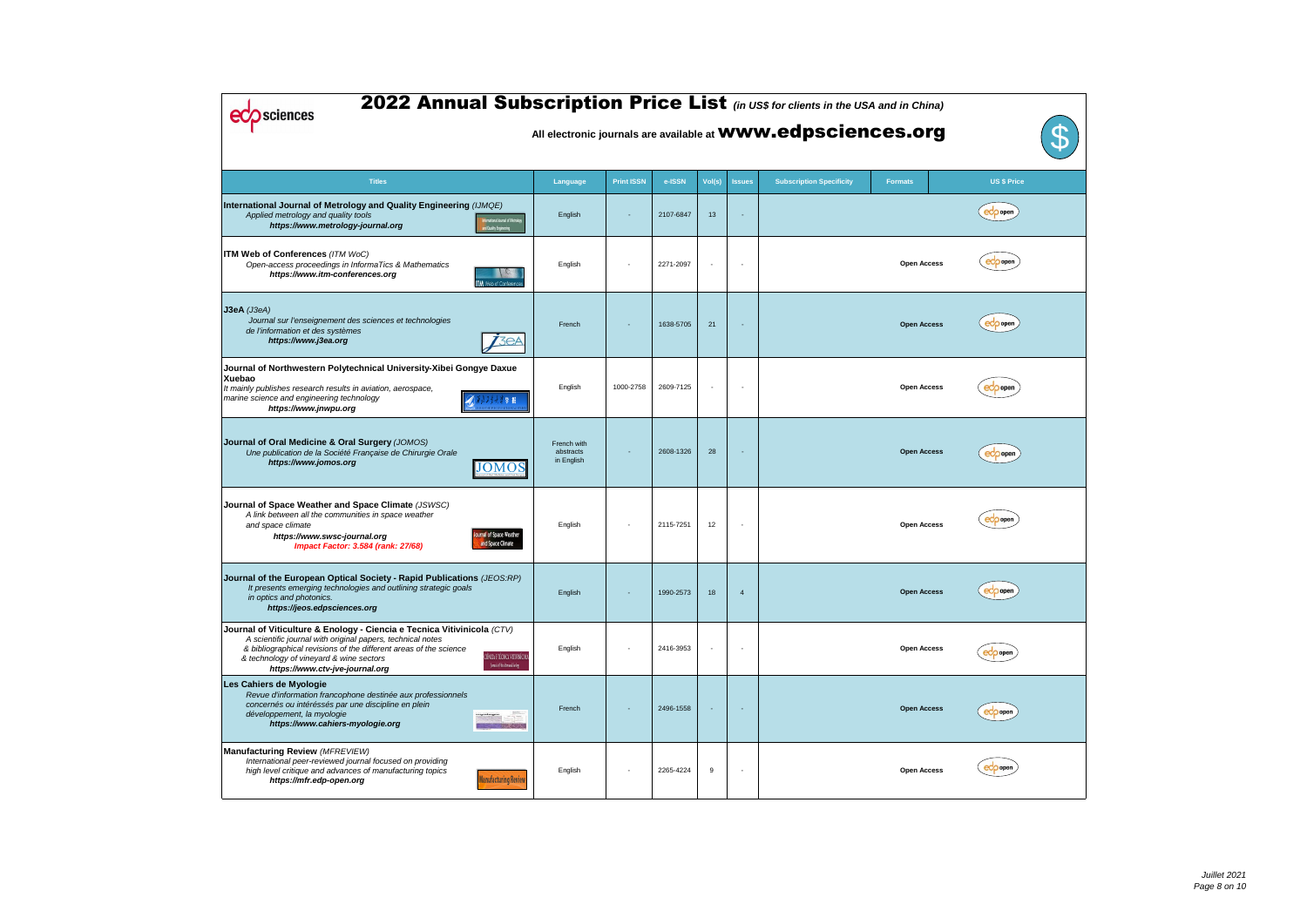| 2022 Annual Subscription Price List (in US\$ for clients in the USA and in China)<br>sciences<br>$\mathbf{T}$<br>All electronic journals are available at <b>WWW.edpsciences.org</b>                                                                          |                                      |                                                       |                   |           |                          |                          |                                 |                                                          |                    |  |  |  |
|---------------------------------------------------------------------------------------------------------------------------------------------------------------------------------------------------------------------------------------------------------------|--------------------------------------|-------------------------------------------------------|-------------------|-----------|--------------------------|--------------------------|---------------------------------|----------------------------------------------------------|--------------------|--|--|--|
| <b>Titles</b>                                                                                                                                                                                                                                                 |                                      | Language                                              | <b>Print ISSN</b> | e-ISSN    | Vol(s)                   | <b>Issues</b>            | <b>Subscription Specificity</b> | <b>Formats</b>                                           | <b>US \$ Price</b> |  |  |  |
| <b>MATEC Web of Conferences (MATEC WoC)</b><br>Open-access proceedings in MATerials science,<br><b>Engineering and Chemistry</b><br>https://www.matec-conferences.org                                                                                         | MATEC Web of Conterent               | English                                               |                   | 2261-236X | $\overline{\phantom{a}}$ | $\overline{\phantom{a}}$ |                                 | <b>Open Access</b>                                       | $ec$ popen         |  |  |  |
| Mechanics & Industry (formerly Mécanique & Industries) (M&I)<br>An international journal on mechanical sciences<br>and engineering applications<br>https://www.mechanics-industry.org<br>Impact Factor: 0.913 (rank: 126/136)                                 | <b>Mechanics</b><br><b>NIndustry</b> | English and<br>French<br>with abstracts<br>in English |                   | 2257-7750 | 23                       | $\overline{\phantom{a}}$ |                                 | <b>Open Access</b>                                       | eco open           |  |  |  |
| National Science Open (NSO)<br>Is an open access journal that disseminate the most transformative<br>Research covering full arc of the physical, chemical, material<br>engineering, earth, information and life sciences                                      |                                      | English                                               |                   | Pending   |                          |                          |                                 | <b>Open Access</b>                                       | ecoopen            |  |  |  |
| Natures Sciences Sociétés (NSS)<br>Recherches et débats interdisciplinaires<br>https://www.nss-journal.org                                                                                                                                                    |                                      | French with abstracts<br>in English                   |                   | 1765-2979 | 30                       | $\overline{4}$           |                                 | <b>Open Access</b>                                       | eCo open           |  |  |  |
| Oil Crops Lipids (OCL)<br>La revue dédiée aux corps gras et aux lipides<br>https://www.ocl-journal.org                                                                                                                                                        | OCL                                  | French &<br>English                                   |                   | 2257-6614 | 29                       |                          |                                 | <b>Open Access</b>                                       | eco open           |  |  |  |
| Parasite (PARASITE)<br>Journal de la Société Française de Parasitologie<br>https://www.parasite-journal.org<br><b>Impact Factor: 3.000 (rank: 13/38)</b>                                                                                                      | <b>O PARASTE</b>                     | English with<br>abstracts<br>in french                |                   | 1776-1042 | 29                       | $\overline{4}$           |                                 | <b>Open Access</b>                                       | eco open           |  |  |  |
| Regenerative Medicine Research (RMR)<br>This journal publishes research relating to both<br>the fundamental and practical aspects of regenerative<br>medicine, with a particular emphasis on translational<br>research<br>https://www.regenmedres-journal.org |                                      | English                                               |                   | 2050-490X |                          |                          |                                 | <b>Open Access</b><br><b>Publication behind schedule</b> | eco open           |  |  |  |
| Renewable Energy and Environmental Sustainability (REES)<br>The aim of the journal is publishing innovative<br>articles in Renewable Energy<br>https://www.rees-journal.org                                                                                   |                                      | English                                               |                   | 2493-9439 | $\overline{7}$           |                          |                                 | <b>Open Access</b>                                       | eCO open           |  |  |  |
| Security and Safety (S&S)                                                                                                                                                                                                                                     |                                      | Englsih                                               |                   | Pending   |                          |                          |                                 | <b>Open Access</b>                                       | eco open           |  |  |  |
| SHS Web of Conferences (SHS WoC)<br>Open-access proceedings in Social and Human Sciences<br>https://www.shs-conferences.org                                                                                                                                   | SHS Web of Conference                | English                                               |                   | 2261-2424 | $\overline{\phantom{a}}$ |                          |                                 | <b>Open Access</b>                                       | eco open           |  |  |  |
| <b>SICOT-J</b> (SICOTJ)<br>An official journal of the Société Internationale<br>de Chirurgie Orthopédique et de Traumatologie<br>https://www.sicot-j.org                                                                                                      | SICOT-                               | English                                               |                   | 2426-8887 | 8                        |                          |                                 | <b>Open Access</b>                                       | eco open           |  |  |  |